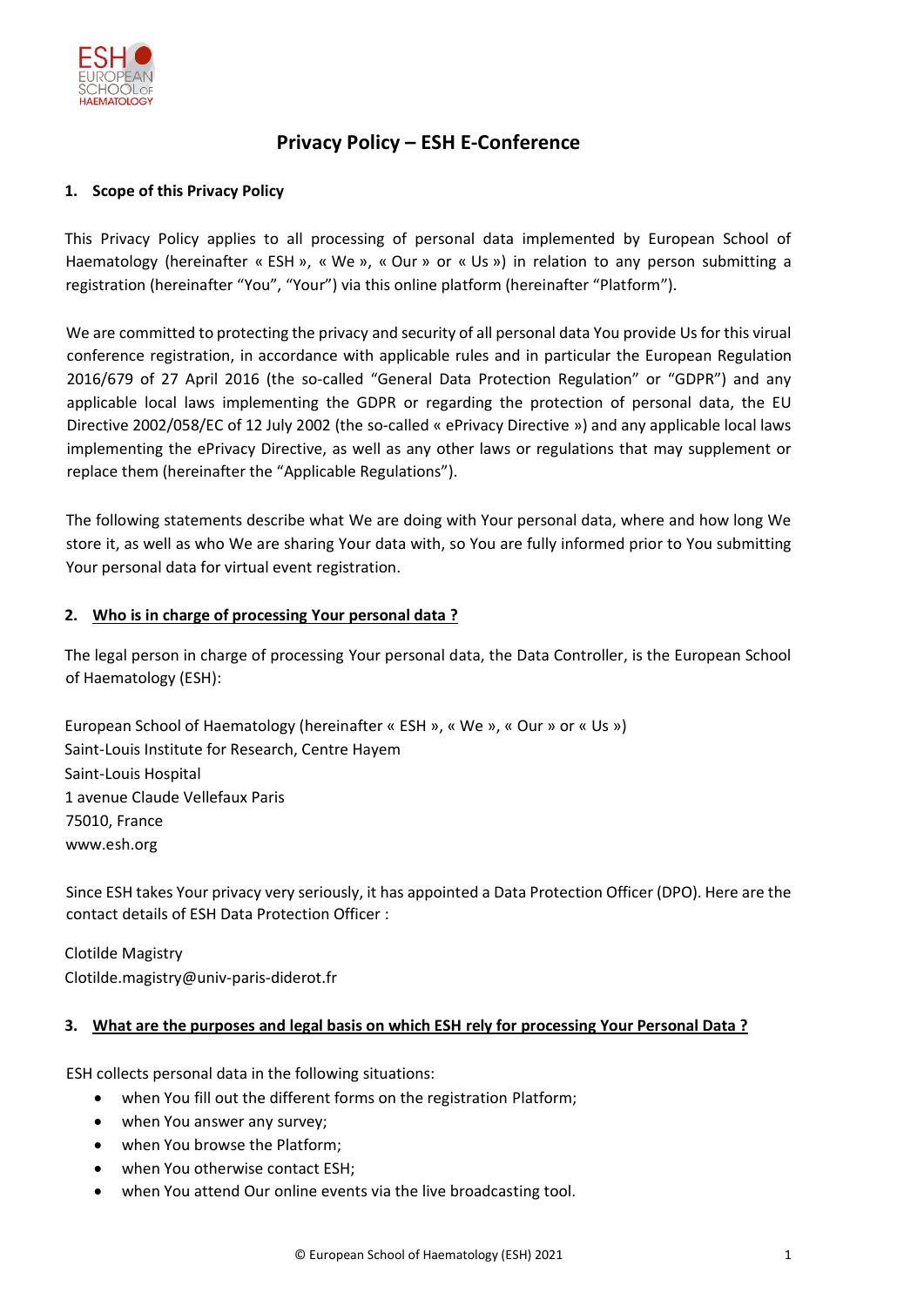

We collect the following personal data during the registration and attendance processes :

- identification and contact information (title, surname, name, email address, country and city);
- account information (email address used as a login and password);
- professional information (name of the organization, professional title, name of the department or lab, educational degree passed or current training);
- specific requests or comments if any;
- accounting and billing information including payment information and/or banking information;
- feedback provided during surveys;
- data relating to the device used to access and use the Platform as well as the live broadcasting tool: technical information concerning the characteristics and operating data of Your device, the operator, the operating system, the IP address;
- any information You voluntarily provide to Us in the context of the registration process, during the attendance (e.g. questions asked during the conference, participation in a live survey, interactions with speakers and/or other participant on the tchat available on the live broadcasting tool, etc) or otherwise.

Most of the information is collected from You through the Platform and the live broadcasting tool provided by Our third parties (CME Congresses, Aventri, Zoom, Vimeo and GoToWebinar). The mandatory information (i.e. the one necessary for Us to provide You with the services) is indicated by the wording "(required)". If You do not provide such information, ESH will not be able to provide You with the services.

We ask You for Your personal data to :

- process and facilitate Your registration for this vitual conference and provide You with the service
- manage the contractual relationship, the biling and accounting proccess;
- communicate with You about Your registration for the virtual conference (information that would be necessary for You to be able to attend the virtual conference);
- send You newsletters and other communications about events and other conferences and services proposed by ESH;
- carry out analyses (e.g. statistics, feedbacks, trends, progress on marketing actions, open and click-through rates).

ESH will not share Your data with any third party for promotional or commercial purposes.

Our processing is based:

- in part, on the need to perform Our contract with You;
- in part, on the legitimate interest of ESH and more specifically Our business interest, when Your personal data is used for direct marketing purposes and/or analysis purposes. Indeed, such processing contributes to the promotion and improvement of Our services and benefits both You and Us without adversely affecting Your interests or Your fundamental rights and freedoms;
- in part on compliance with Our legal obligations: this type of processing is carried out for accounting purposes and to comply with tax-related obligations for example.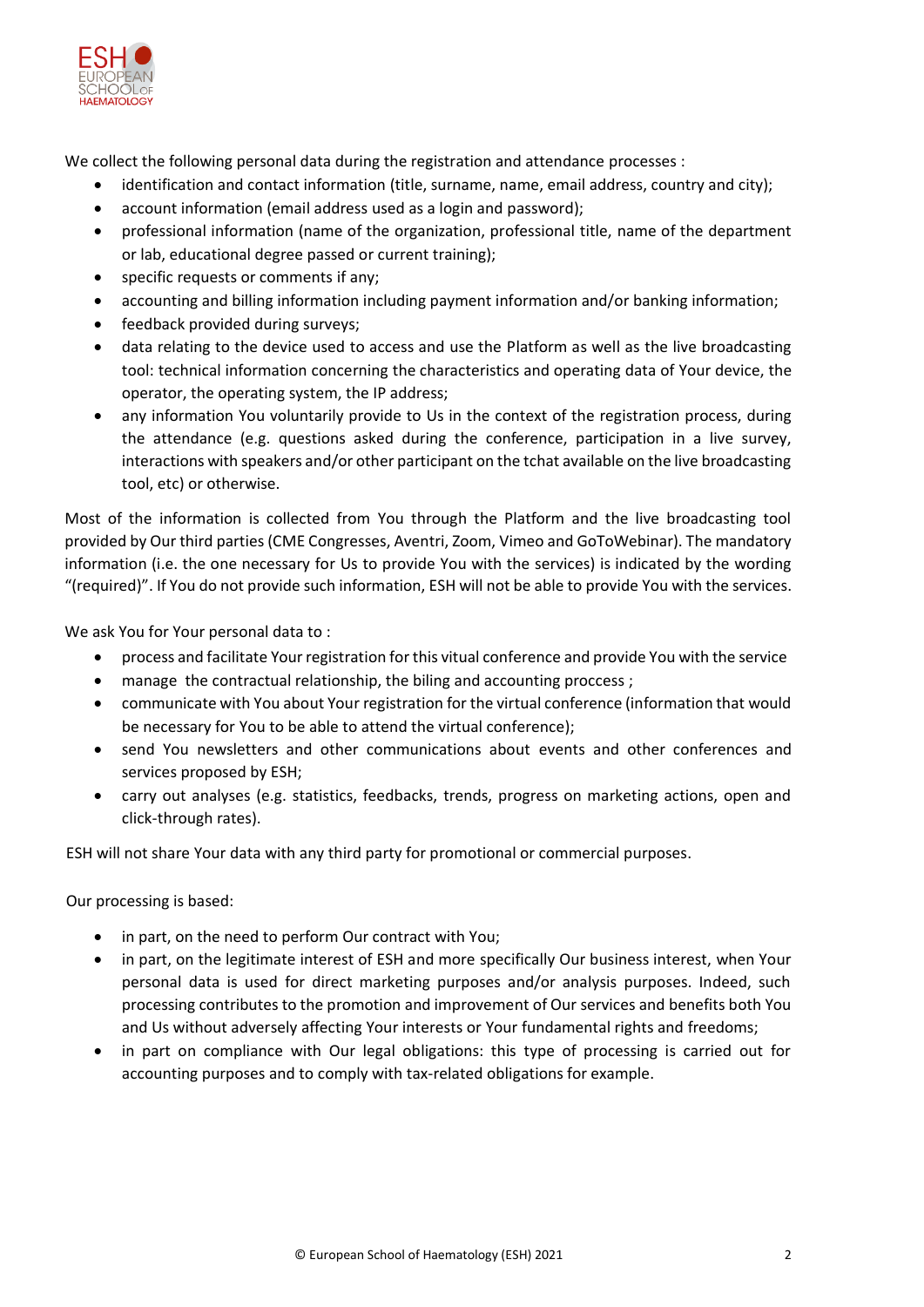

# **4. Who are the recipients or categories of recipients which will have access to Your Personal Data ?**

The personal data collected and processed in this context can be accessed by the competent services within ESH, on a need-to-know basis only, i.e. to be able to provide You with the service and to answer any request You may have.

Your data will be accessed and/or shared with other organizations and third parties in order to process Your participation to this conference. These service providers, acting as data processors within the meaning of Applicable Regulations, provide services to Us in relation to some of the processing activities implemented using Your personal data. In particular, such service providers provide Us with hosting, data processing, database management, IT or other related services. These service providers act only on instructions from ESH and will only have access to Your personal data if necessary for them to perform their services and will be under the same security and confidentiality obligations as ESH.

These will include notably:

- CME-Congresses, our Professional Congress Organiser, provider of the eConference platform;
- Aventri, which is the provider of the registration platform;
- GoToWebinar, which is the provider of the live broadcasting platform;
- Mailchimp, our service provider of marketing services.

Some of Your personal data will be transferred to Paypal which will act as a separate data controller in order to process Your payment.

Finally, due to Your participation to a virtual conference, Your name and surname or the username You choose on the live broadcasting tool might be accessible to other participants, especially if You interact with the speakers and/or submit any question on the tool.

# **5. How long will Your Personal Data be stored ?**

Your personal data will be retained for the duration of our contractual relationship (i.e. after completion of the event You registered for) and for the applicable statute of limitation period (5 years in this context) on an archive database.

Some of Your personal data will also be kept for a period of 10 years to comply with accounting and tax obligations.

Finally, We will retain Your data (unless You have opposed such use) for direct marketing purposes up to 3 years after the end of our contractual relationship.

# **6. Is Your personal data transferred outside the European Union?**

The personal data collected and processed in this context will be hosted in data servers located in the US, in Israel and in the European Union.

# **7. What are Your rights?**

In accordance with Applicable Regulations, You have a right of access, rectification and erasure of personal data that concerns You, a right to restriction of processing, and a right to object to the processing of personal data concerning You (for processing activities based on legitimate interest) and a right to withdraw Your consent at any time (for processing activities based on Your consent). You also have a right to the portability of the data You have entrusted to ESH and the right to send ESH special instructions regarding what should happen to Your personal data after Your death.

© European School of Haematology (ESH) 2021 3